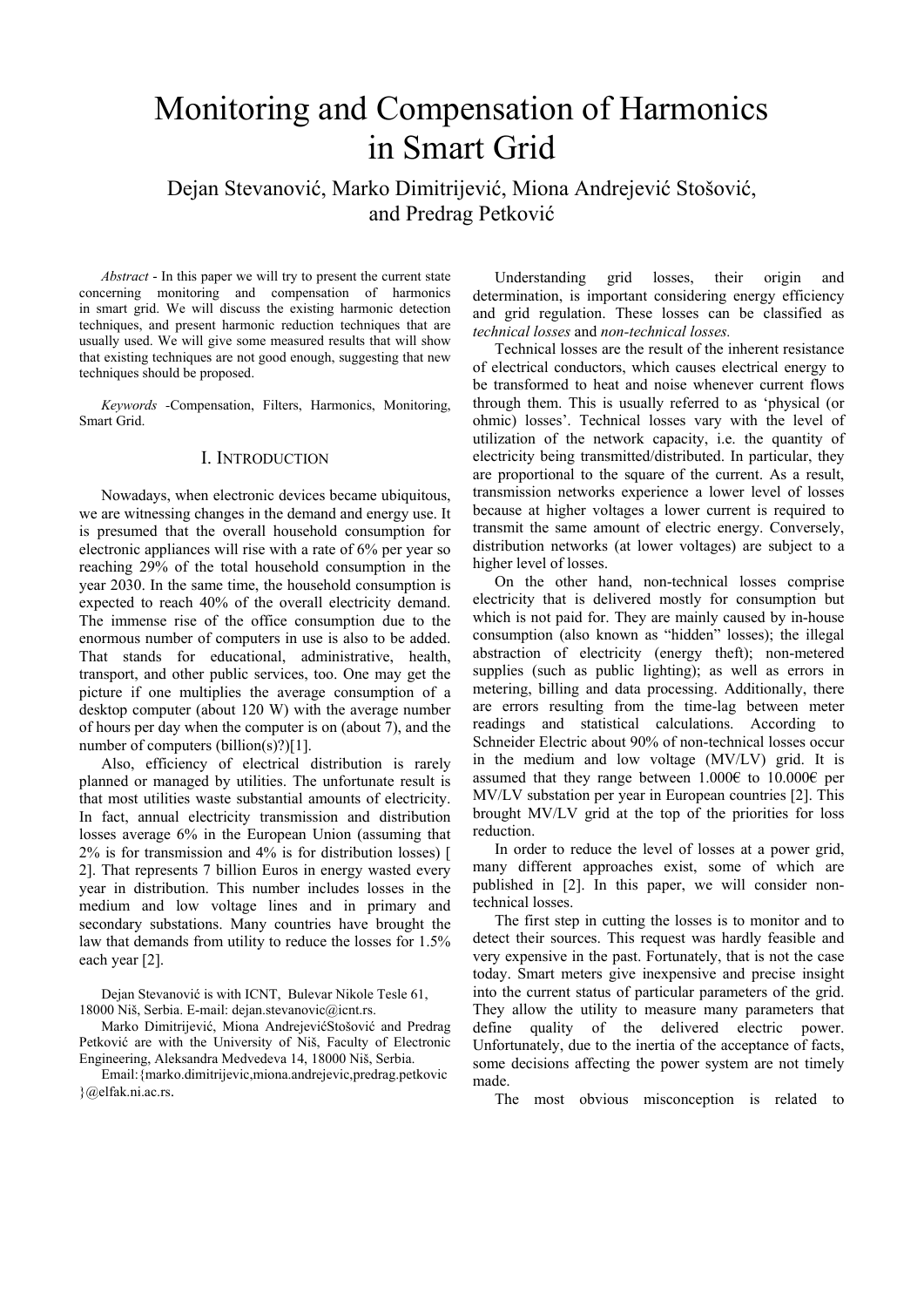understanding the character of consumers connected to the electricity grid. The standpoint of the power grid measurement theory assumes that all loads are entirely linear resistive or reactive. This implies that the current follows voltage sine waveform (with possible phase lead or lag at reactive loads). In general, for centuries the loads in households were basically resistive (heaters, incandescent light) while in industry they usually have large inductive character (AC motors). Consequently, it was sufficient that power meters register only active power in households and/or reactive power with industrial customers. However, the character of loads has been drastically changed since the last quarter of the 20th century. Namely, electronic loads nowadays are strongly related to the power quality thanks to the implementation of AC/DC converters that in general draw current from the grid in bursts. The currentvoltage relationship of these loads, looking from the grid side, is nonlinear, hence nonlinear loads. In fact, while keeping the voltage waveform almost sinusoidal, they impregnate pulses into the current so chopping it into seemingly arbitrary waveform and, consequently, producing harmonic distortions. Having all this in mind the means for characterization of the load from the nonlinearity point of view becomes one of the inevitable tools of quality evaluation of smart grid.

Due to the nonlinearities, measurement of power factor and distortion, however, usually requires dedicated equipment. For example, use of a classical ammeter will return incorrect results when attempting to measure the AC current drawn by a non-linear load and then calculate the power factor. A true RMS multi-meter must be used to measure the actual RMS currents and voltages and apparent power. To measure the real power or reactive power, a wattmeter designed to properly work with non-sinusoidal currents must be also used.

In this paper, we will first give some existing solutions (...), and after that we will propose how to upgrade the meters and billing policy in order to reduce economic losses at utility [3]. We will also propose a measurement system in order to establish a comprehensive picture about the properties of a given load, i.e. to perform complete analysis of the current and voltage waveforms at its terminals. In that way the basic and the higher harmonics of both the current and the voltage may be found.

# II. HARMONIC DETECTION AND MEASUREMENT

In linear circuits, consisting of linear loads, the currents and voltages are sinusoidal and the power factor effect arises only from the difference in phase between the current and voltage. When nonlinear loads are present one should introduce new quantities in the calculations emanated by the harmonics and related power components. Now the power factor can be generalized to a total or true power factor where the apparent power, involved in its calculations, includes all harmonic components. This is of importance in characterization and design of practical

power systems which contain non-linear loads such as rectifiers, and especially, switched-mode power supplies. Phase difference between current and voltage, as well as harmonic distortion has negative impact on distribution system.

Since the problem of distortion becomes ubiquitous, it can be either observed at the distribution system level, or one has to take local measurement of the properties of this kind of loads.

Measurement of power factor and distortion, however, usually requires dedicated equipment. For example, use of a classical ammeter will return incorrect results when attempting to measure the AC current drawn by a nonlinear load and then calculate the power factor. A true RMS multimeter must be used to measure the actual RMS currents and voltages and apparent power. To measure the real power or reactive power, a wattmeter designed to properly work with non-sinusoidal currents must be also used.

In recent papers [4], a new approach to polyphase load analysis is presented: system for nonlinear load characterization which is flexible, scalable, with advanced options.

This solution brings all benefits of virtual instrumentation, keeping main advantage of classical instrument – determinism in measurement. The hardware component of the system is implemented using field programming gate array (FPGA) in control of data acquisition. The software part is implemented in two stages, executing on real-time operating system and general purpose operating system. Described realization provides possibility for calculating a large number of parameters that characterize nonlinear loads, which is impossible using classical instruments. This is of great importance particularly in calculation of alternate definitions of reactive power. The system is scalable; it can be upgraded in number of calculated parameters, as well as in number of independent measurement channels or functionality. The system is open; it can be modified to be a part of harmonic compensation circuitry or aimed for hardware-in-the-loop simulations. The system is flexible; it is implemented on different platforms for different purposes: as laboratory equipment for real time measurements (PXI controller equipped with PXI-7813R FPGA card and expansion chassis), as compact industrial device for real time operation (installed on programmable automation controller) or simple portable instrument equipped with computer interface. It consists of three subsystems: acquisition subsystem, real time application for parameter calculations and virtual instrument for additional analysis and data manipulation.

Acquisition subsystem consists of acquisition modules for A/D conversion, FPGA circuit and interface for computer or programmable automation controller. A/D resolution is 24-bit, with 50 kSa/s sampling rate and dynamic range  $\pm 300$  V for voltages and  $\pm 5$  A for currents. Function of FPGA circuit is acquisition control and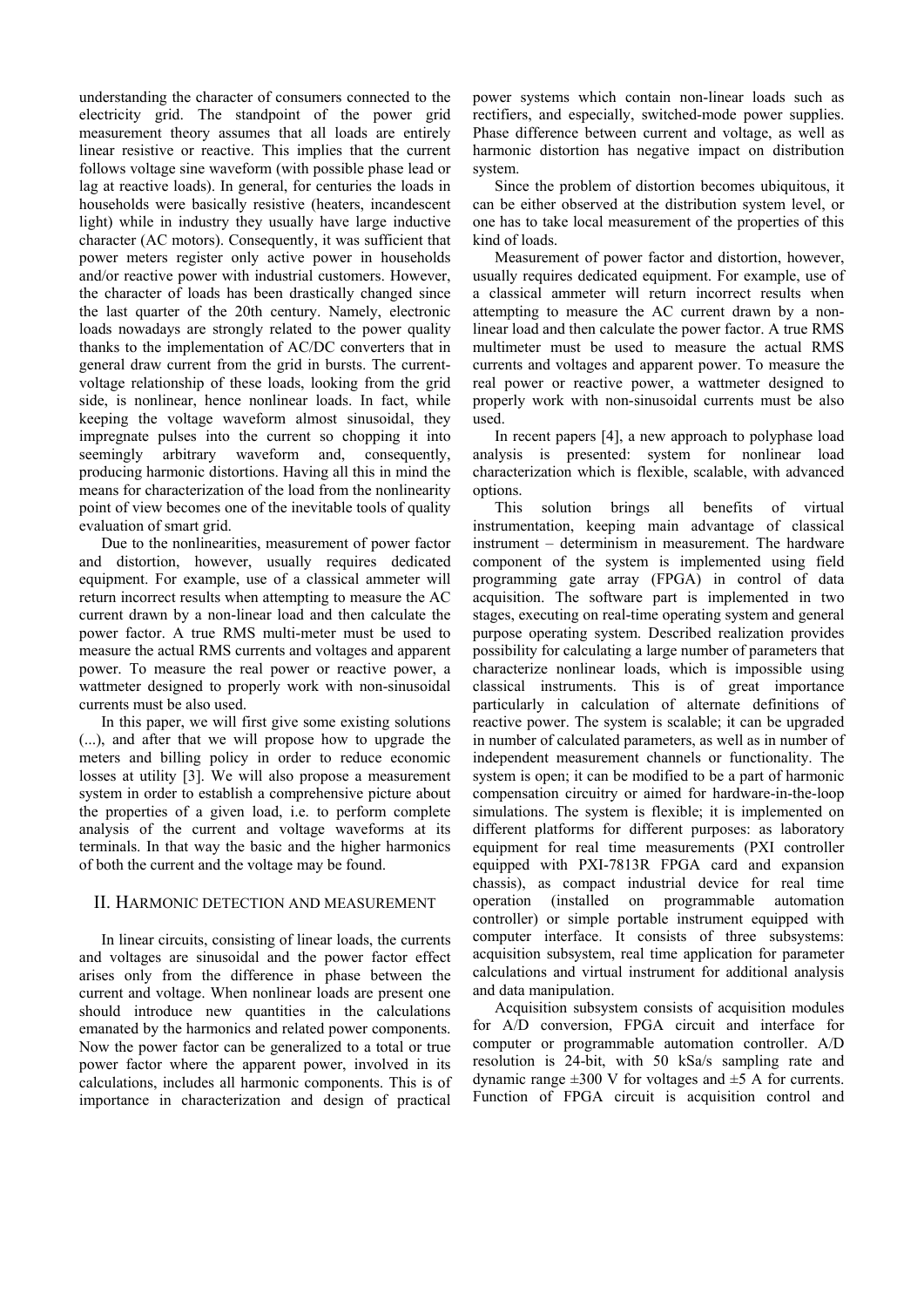harmonic analysis.

Real time application calculates power and power quality parameters deterministically and save calculated values on local storage. The application is executed on real time operating system.

Virtual instrument for additional analysis and data manipulation represents user interface of described system. It runs on general purpose operating system, physically apart from rest of the system. Communication is achieved by TCP/IP. Parameters and values obtained by means of acquisition and calculations are presented numerically and graphically.



Fig. 1 System architecture

#### III. HARMONIC REDUCTION TECHNIQUES

The permanent growth of the number and types of nonlinear loads aggravates the problems caused by harmonics. That enforced almost every country to introduce its own standard that restricts the allowed amount of each harmonic. Two widely known standards in this area are the IEEE 519-1992 and IEC 61000 series. The both standards regulate limits for the harmonics pollution but do not specify what happens if a customer exceeds them. There are two possibilities: the first suggests that the utility could disconnect that customer, but that is stressful and not profitable solution. The better way and the most effective tactic is to charge the harmonics producers a penalty tax if they exceed limits of harmonics pollution. The penalty tax should be proportional to the pollution levels. However, the tax driven regulation may be obstructed by two technical problems: the identification of the harmonics producers, and isolation of the system from the effects of impedance variation.

The harmonic mitigation at power system can be solved in two ways that can be divided to preventive and corrective. The preventive solution includes: phase cancellation or harmonic control in power converter and developing procedure and methods to control, reduce or eliminate harmonic in power system equipment; mainly capacitor, transformers and generators.

If harmonic isn't eliminated at load's level, then some of corrective techniques must be used to reduce existing harmonics at power grid. The corrective techniques are based on few different types of harmonic filters. Traditionally, passive filters have been used but some problems are associated with them. A passive filter consists of a series circuit of reactors and capacitors. Harmonic currents generated by, for example, a frequency converter are shunted by this circuit designed to have low impedance at a given frequency compared to the rest of the network. Figure 2 illustrates schematically the described function with a harmonic generator, impedance representing all other loads, a filter and a network.



Figure 2. Passive filtering of harmonic

As the passive filters offer very low impedance at the resonance frequency, the corresponding harmonic current will flow in the circuit whatever its magnitude. Passive filters are then easily overloadable under which condition they will switch off or be damaged. The overload may be caused by the presence of unforeseen harmonics on the supply system or be caused by structural modifications in the plant itself (such as the installation of a new drive). Passive filter provides always a certain amount of reactive power. This is not desirable when the loads to be compensated are AC drives which have already a good power factor. In that case the risk of overcompensation exists as a result of which the utility may impose a fine.

The degree of filtering of the passive filter is given by its impedance in relation to all other impedances in the network. As a result, the filtration level of a passive filter cannot be controlled and its tuning frequency may change in time due to ageing of the components or network modifications. The quality of the filtration will then reduce. It is also important to note that a passive filter circuit may only filter one harmonic component, so a separate filter circuit is required for each harmonic that needs to be filtered.

Fortunately the number of manufacturers being aware of the problems caused by their product increases. So, they try to improve their product using different filtering methods in order to reduce value of generated harmonics. For example, most of Phillips branded LED use the Valleyfill circuit [5, 6]; Toshiba lamp contains a passive filter [7, 8], while Osram decides to embed an active filter [7, 8].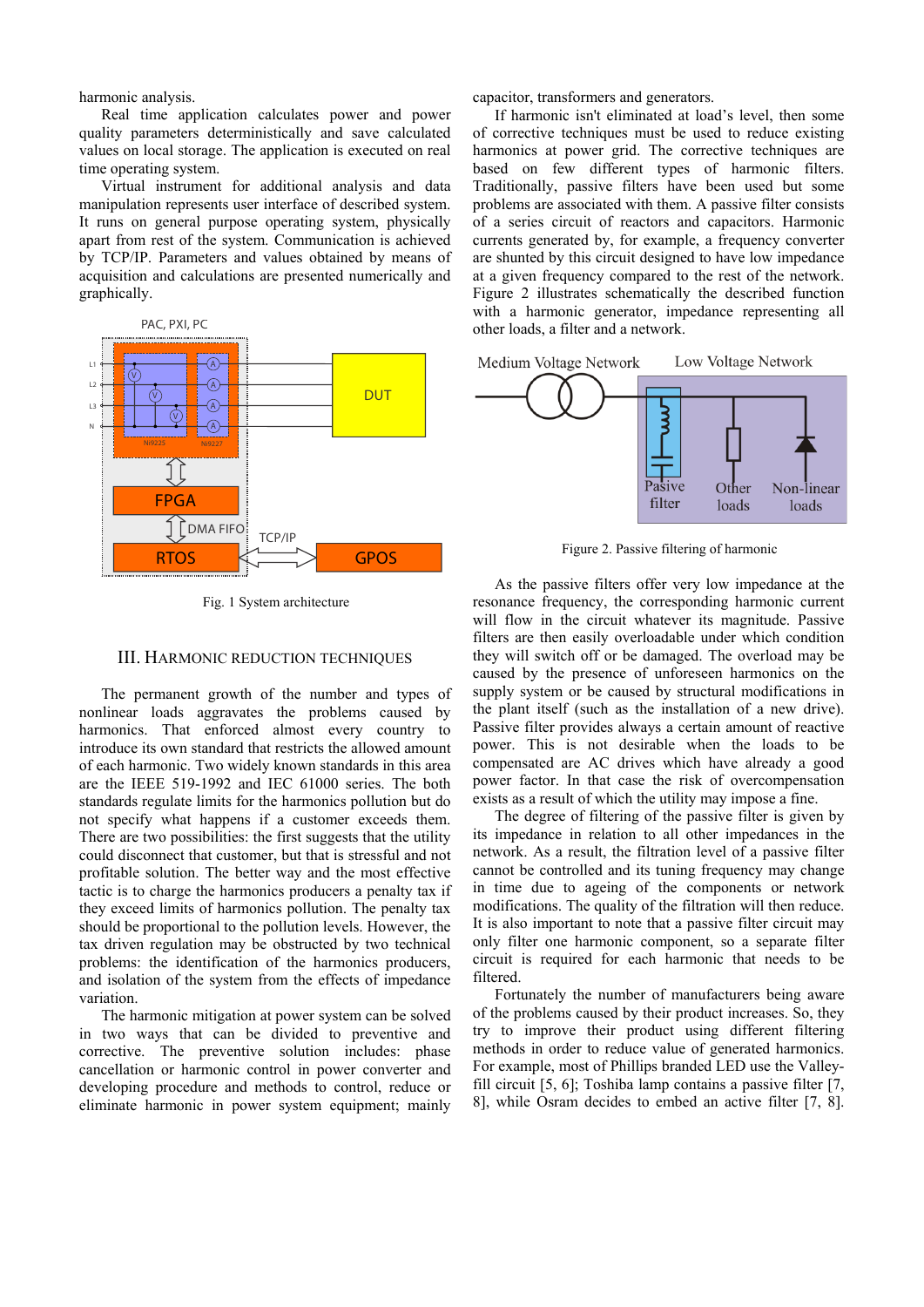Despite the used filter the current of these loads is not sinusoidal [7]. In order to overcome the problems associated with traditional passive filters and in order to answer to the continuing demand for a good power quality, active filters for low voltage applications are developed.

The principle of active filtering is fundamentally different from that of the passive filter. It was noted previously that the passive filter is not controlled and that the filtering is a result of the impedance characteristics. The active filter instead measures the harmonic currents and generates actively a harmonic current spectrum in opposite phase to the distorting harmonic current that was measured. The original harmonics are thereby cancelled. The principle is shown in Figure 3.



The control of the active filter in combination with the active generation of the compensating current allows for a concept that may not be overloaded. Harmonic currents exceeding the capacity of the active filter will remain on the network, but the filter will operate and eliminate all harmonic currents up to its capacity. It can also be noted that the active filter we are considering here has a parallel topology. Active filters also exist in series topology but they do not offer the same advantage as the parallel topology: the connection is much less flexible; it has higher losses and is overloadable like the passive filter. From this point onwards, "active filter" will only refer to the parallel topology. The principle of active filter showing currents and spectra is clarified in Figure 4.



Figure 4. Active filter principle illustrated in the time and frequency domain

### IV. MEASUREMENT RESULTS

As we said in previous section many manufacturers of nonlinear loads are aware of problems that are caused using their product. So they start with implementing different filters inside their gadget. By implementing these filters the level of harmonics is reduced, but they are not eliminated. Therefore, we will here show the current waveform for different type of CFL and LED bulb. These waveforms are obtained by using measurement equipment described in section II. Figure 5 presents current waveform of different CFLs manufactured by General Electric.



Figure 5. Current waveforms of different types of CFL

From Figure 5, it is clear that the current waveforms of different wattage lamps have the same shape, although the magnitude of current increases with the increase of power rating. In the Figure 6 we presented the current waveforms obtained from different LED lamps. This figure indicates that dissimilar LED bulbs use different filtering methods to reduce harmonic generation. Some of these methods are more efficient than others.



LED bulb

The Figure 5 and 6 clearly show that harmonics still exist, despite the filters that are implemented to reduce